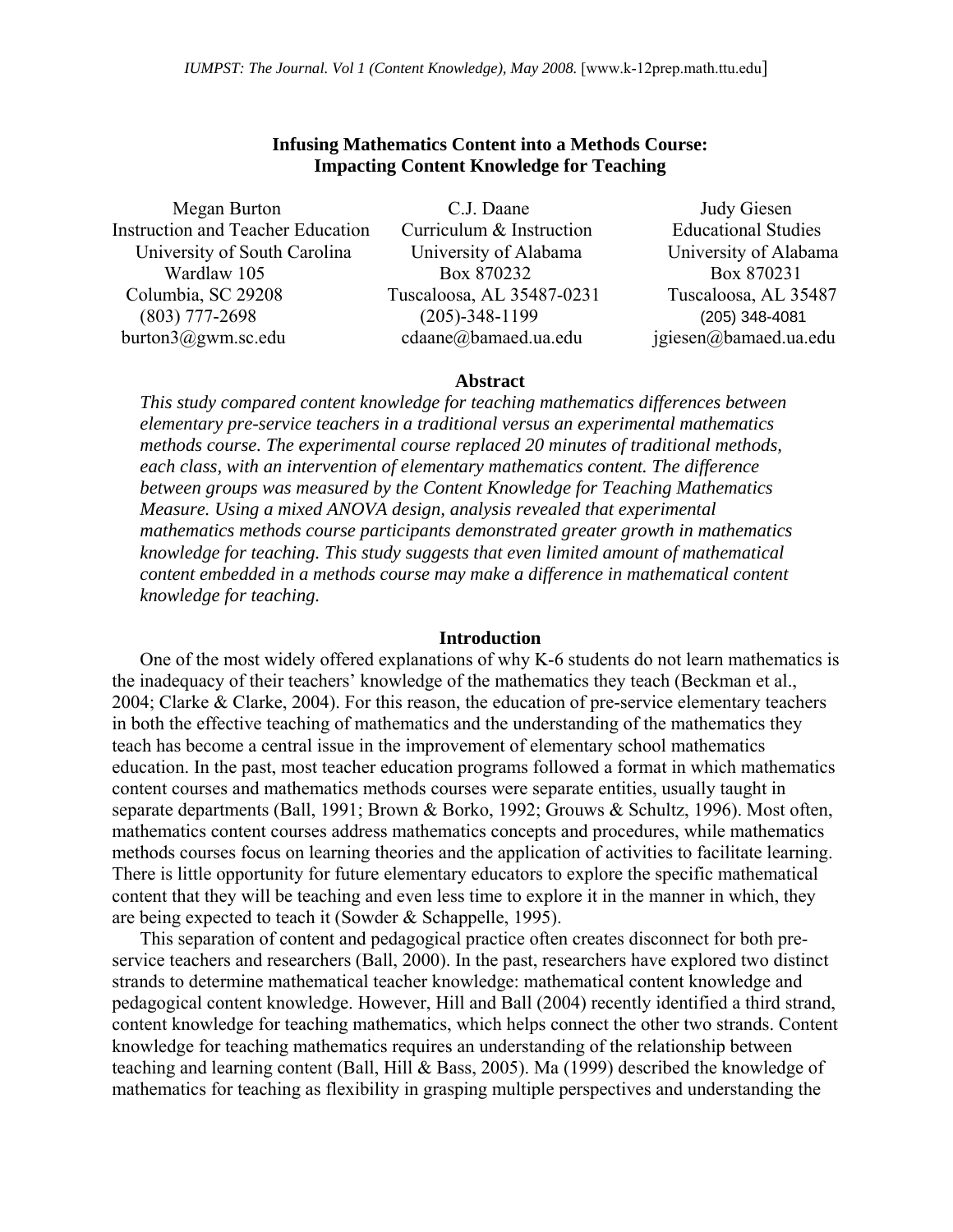connection of ideas. An example of this knowledge would include understanding various common invented algorithms and understanding common student strategies used to explain their reasoning.

Lack of content knowledge for teaching mathematics is especially apparent among teachers in the upper elementary grades. Phillip, Armstrong, and Bezuk (1993) stated that the biggest constraint on upper elementary pre-service teachers' effectiveness is lack of conceptual understanding, connections, and understanding of how students develop mathematical conceptions. Sowder and Schappelle (1995) indicate that a major explanation for the drop in mathematics achievement of upper grade elementary students is their teachers' lack of experience and understanding of mathematical content at that level. This suggests the need for research which explores ways to effectively prepare elementary mathematics teachers and strengthen their content knowledge for teaching mathematics.

Upon examining effective ways to increase content knowledge for teaching elementary mathematics, Hill and Ball (2004) found that out of 15 professional development institutes in California, in-service teachers demonstrated the greatest growth through professional development that focused on mathematical content and problems they would face as teachers. Furthermore, Hill, Rowan, and Ball (2005) ascertained a correlation between elementary mathematics teachers' mathematical content knowledge for teaching and elementary student achievement that is greater than the correlation between student socioeconomic status and student achievement.. They found the higher the mathematical content knowledge of the teachers, the higher the achievement of their students.

In order to build pre-service teachers' sense of content knowledge for teaching mathematics, colleges of education need to help pre-service teachers spend as much time as possible with the content they will be teaching while exploring the ways in which elementary students develop conceptions and misconceptions about this content (Phillip, et al., 1993). However, the instructors of mathematics methods courses many times assume that the requisite mathematics content should already have been taught and even if it has not, there is no room in the mathematics methods course to address mathematics content deficiencies. Most instructors may be reluctant to give up any instructional time devoted strictly to mathematics content since they have limited time to handle the vast amount of material that needs to be covered in a mathematics methods course as it was originally designed.

Therefore, the purpose of this study was to explore if an intervention of 20 minutes of mathematics content infused into a mathematics methods course, would have an impact on the mathematical content knowledge of pre-service elementary teachers who eventually would be certified to teach Grades K-6. Twenty minutes was the maximum amount of time the researchers believed could be diverted from the traditional mathematics methods course and still maintain the integrity of the methods course. Because research has suggested that teachers' lack of experience and understanding of upper grade mathematics content is problematic (Sowder & Shapelle, 1995), mathematics content from Grades 5 and 6 was selected for the intervention sessions.

# **Methodology**

# *Subjects and Instructors*

Participants were 44 elementary pre-service teachers enrolled in two randomly assigned sections of a mathematics methods course at a mid-sized university in the southeastern United States. Twenty pre-service teachers were in the experimental (intervention) group while 24 were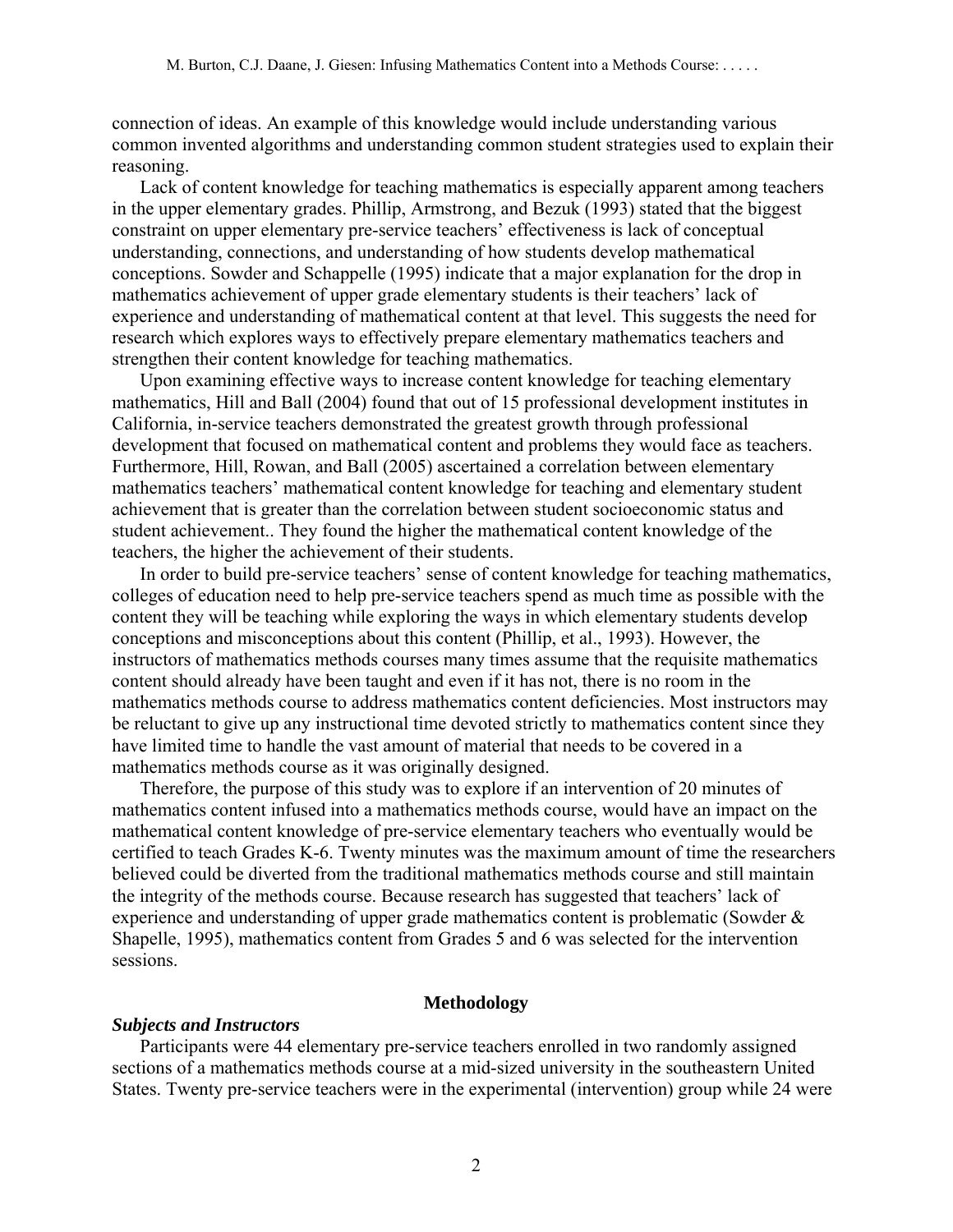in the control group. The pre-service teachers in the experimental group consisted of 2 African Americans, 17 Caucasians, and 1 Asian. Three African American and 21 Caucasian pre-service teachers comprised the control group. All were females enrolled in the second semester of their junior year. They were taking the same 16 hours of coursework: mathematics methods, children's literature, literacy methods, assessment and evaluation, and practicum. In addition, each participant had completed 12 semester hours (four courses) of mathematics prior to this semester. However, those four courses were not necessarily the same for each pre-service teacher. The majority of them had taken four courses from the following: (a) Finite Mathematics, (b) Precalculus Algebra, (c) Numbers and Operations for Elementary Teachers, (d) Geometry and Measurement for Elementary Teachers, or (e) Data Analysis and Probability for Elementary Teachers.

Each section of the mathematics methods course was taught by a different instructor. The two instructors had somewhat similar backgrounds. Both were females and had teaching experience in a variety of elementary grades and settings. Both had taught the mathematics methods course in previous semesters. The instructor for the control group was National Board Certified, had earned an educational specialist degree in elementary education and an administrative certificate, and had taught for 26 years. At the time of this study, this instructor was teaching second grade and teaching the mathematics methods course as an adjunct faculty member one evening a week. The instructor for the intervention group had completed most of the requirements for a doctoral degree in elementary education and had taught elementary grades for 10 years. She was in her second year as a full time instructor teaching the mathematics methods course one afternoon a week.

# *Instrument*

In order to determine if there was a difference in mathematics content knowledge for teaching between the control group and the experimental group, the *Content Knowledge for Teaching Mathematics Measure* (*CKT-M*) was used as a pretest (version A) and as a posttest (version B). This instrument was developed by Hill, Schilling, and Ball (2004).

The *CKT-*M was used to measure content knowledge for teaching mathematics by asking questions that are common occurrences in the elementary mathematics classroom. Factor analysis was used by Hill et al. (2004) to determine the underlying dimensions for this instrument. A three-factor solution composed of numbers and operations; algebra, patterns, and functions; and geometry was determined to be the most interpretable solution. The numbers and operations factor is important because it is an integral foundational part of elementary mathematics and involves a large amount of instructional time in these grades. The algebra, patterns, and functions factor also is important since it represents a newer strand and many teachers may not have had training or experience in this area. The factor of geometry is important because of its growing recognition as foundational to future mathematics. Beckmann (2002) considers these three factors as the essence of foundational mathematics.

Content validity for the *CKT-M* was established by multiple interviews and input from mathematicians and elementary mathematic educators (Hill et al., 2004). In addition, an examination of the relation between teachers' performance on the instrument and those teachers' real ability was done using cognitive tracing interviews. During these interviews, participants explained the thinking behind their answers. If teachers' thinking does not reflect their answers, there may be problems of validity. The teachers' answers were evaluated by mathematicians and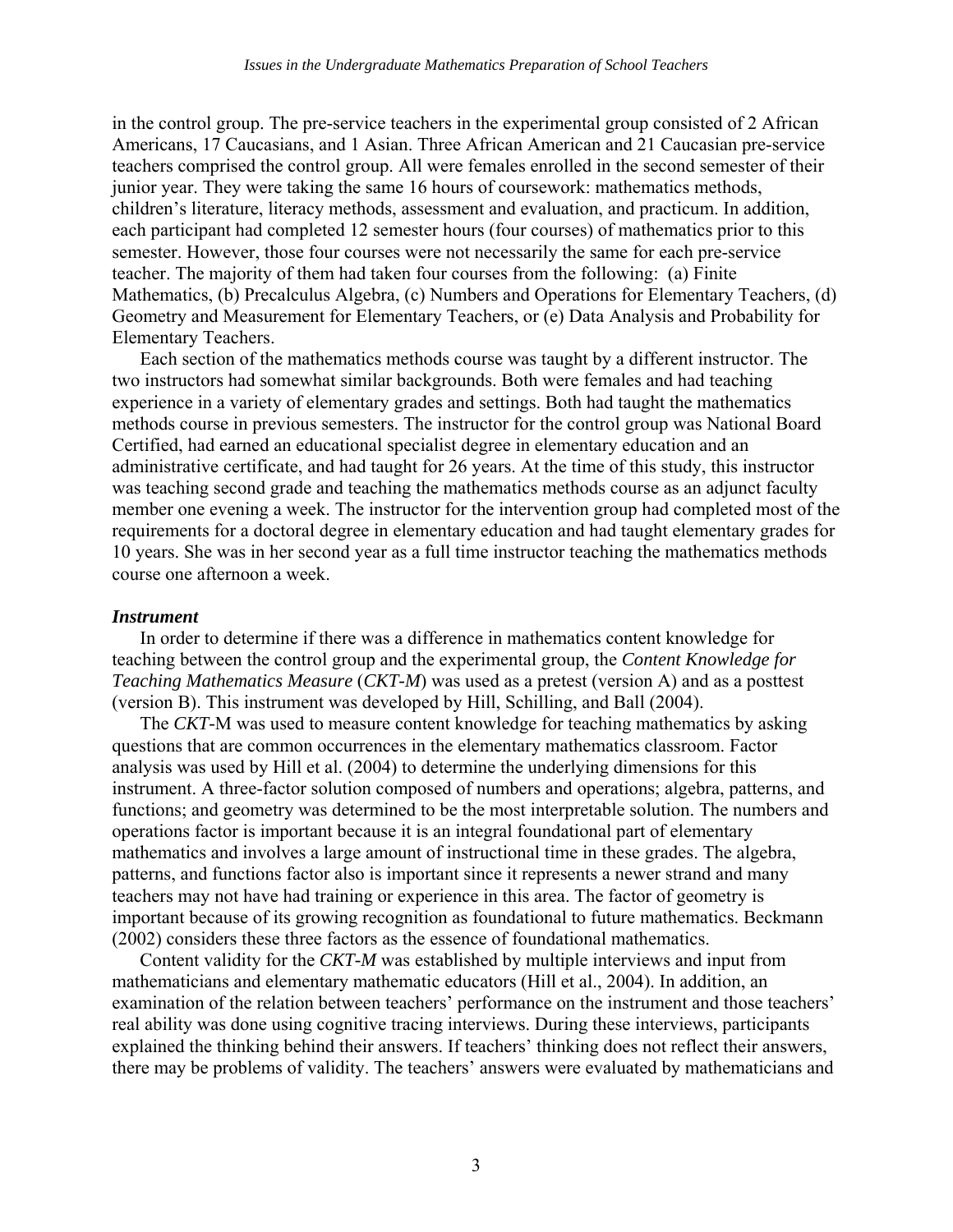leading mathematics educators and were deemed to be representative of their underlying reasoning about the knowledge of content items

Item response theory was used to determine reliability and equate the various forms of the assessment using the Rausch model. The item characteristic curve was found to be 0.559. For this instrument Bilog MG (Zimowski, Muraki, Mislevy, & Bock 2003) was used to estimate both one-parameter and two-parameter models. A two-parameter model on all data items found a reliability of 0.80 on the pretest ( $n = 652$ ) and 0.83 on the post-test ( $n = 599$ ) using BILOG MG.

The pretest (version A) consisted of 30 stems and 62 multiple-choice items. The posttest (version B) consisted of 31 stems and 64 multiple-choice items. Figure 1 shows a sample stem with three multiple-choice items (also known as a testlet). Because of the different number of items the raw means between the pre-test and post-test are not comparable. Instead, the scoring of the instrument was conducted based upon a common person and common item equated conversion table (Hill et al., 2004). Common item equating, linking items across tests, was used in one pilot test by the authors while common person equating, linking participants across multiple tests, was used in another pilot test. These findings formed an equated conversion table to compare results from the two tests. This equated conversion table converted the raw number correct into a scaled score based upon an item response theory analysis.

# **Figure 1**

# *Sample Item for CKT-M*

1. Ms. Dominguez was working with a new textbook and she noticed that it gave more attention to the number 0 than her old book. She came across a page that asked students to determine if a few statements about 0 were true or false. Intrigued, she showed them to her sister who is also a teacher, and asked what she thought.

Which statement (s) should the sisters select as being true? (Mark YES, NO, or I'M NOT SURE for each item below.)

|                                |     |    | I'm not |
|--------------------------------|-----|----|---------|
|                                | Yes | No | sure    |
| a) $0$ is an even number.      |     |    |         |
| b) 0 is not really a number.   |     |    |         |
| It is a placeholder in writing |     |    |         |
| big numbers.                   |     |    |         |
| c) The number 8 can be written |     |    |         |
| as 008.                        |     |    |         |

# *Design of Study*

Forty-four pre-service teachers completed the *CKT-M* (version A) at the beginning of the 16 week mathematics methods course. At the end of the semester they were given version B. These instruments were proctored each time by the same impartial test administrator during the scheduled mathematics methods course time. Each of the mathematics methods courses met weekly for 3 hours. However, the course did not meet the last 2 weeks due to time in clinical placements. The first and last session did not have an intervention, due to administration of the pre-test and post-test. Therefore a total of 12 interventions were conducted.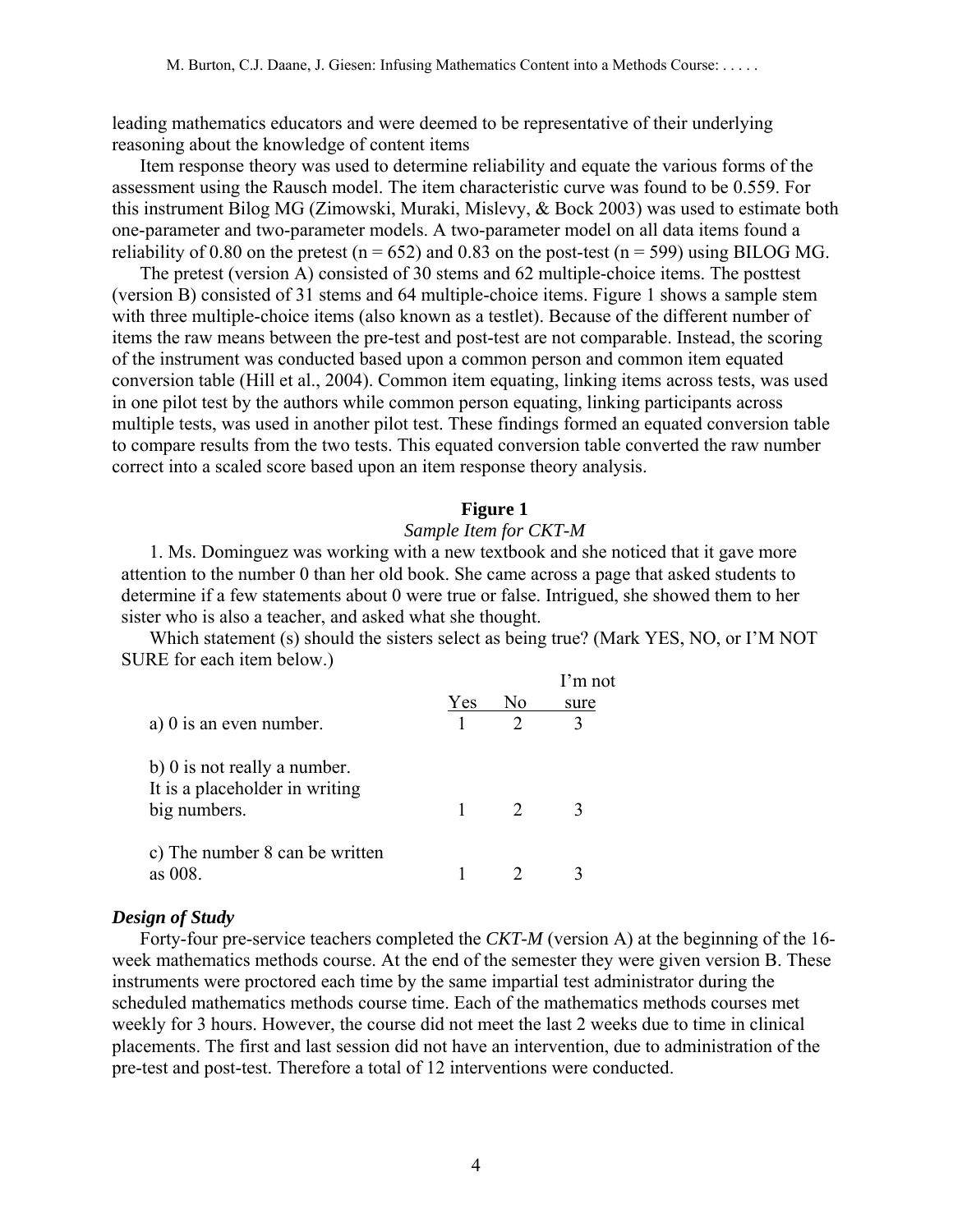In order to construct parallel courses, the two instructors met regularly before the semester began to plan lessons, assignments, and to create the syllabus. During the semester they met weekly to discuss the previous lessons and review the upcoming lesson. This was done to ensure that both courses followed the same lesson plan each week, with the exception of the 20-minute intervention time. The instructors planned separately their 20 minutes of instruction time which differed between the control group and the experimental group. Table 1 shows a sample of the first few weeks of the course and the differences in the use of the 20 minutes. Although the instructor for the experimental group was teaching more upper grade mathematics similar to what was being tested by the *CKT-M*, neither of the instructors was able to see a copy of the *CKT-M* nor receive any information about the test results until the semester was over.

| Week             | Topic                                                    | <b>Traditional Group</b>                                                                                                                    | <b>Experimental Group</b>                                                                                 |
|------------------|----------------------------------------------------------|---------------------------------------------------------------------------------------------------------------------------------------------|-----------------------------------------------------------------------------------------------------------|
| $\sqrt{2}$       | Data Analysis<br>and Probability                         | Work with class generated data<br>analyzing graphs and generate<br>possible graphing topics                                                 | Analyze and evaluate<br>different representations of<br>data and descriptive statistics                   |
| 3                | Data Analysis<br>and Probability                         | Conduct probability experiments<br>with coins and dice                                                                                      | Examine factors that affect<br>probability                                                                |
| 4                | Geometry                                                 | Read a trade book on the topic<br>of geometry and do activity based<br>on the book                                                          | Examine angles; use<br>given angle measurements to<br>solve angle measurements                            |
| 5                | Measurement                                              | Use geoboards to find area and<br>perimeter                                                                                                 | Analyze mathematical<br>equations to determine<br>area and perimeter                                      |
| 6                | Measurement                                              | Use 1" cubes to find the volume<br>of various rectangular prisms                                                                            | Examine and analyze<br>mathematical equations<br>used to determine volume                                 |
| 7                | Place Value/<br>Numeration                               | Explore/play place value games<br>for whole and decimal numbers                                                                             | Compare, analyze, and<br>order whole numbers and<br>decimals; create alternative<br>notations for numbers |
| $\,$ 8 $\,$      | Operations and<br>computation of<br>whole numbers        | Explore regrouping for addition<br>and subtraction with games                                                                               | Examine the mathematics in<br>standard and alternative<br>algorithms for addition and<br>subtraction      |
| $\boldsymbol{9}$ | Operations and<br>and division from the<br>whole numbers | Do 2 activities on multiplication<br>standard and alternative<br>text; explore how games can<br>be modified for various<br>individual needs | Examine the mathematics in computation of<br>algorithms for multiplication<br>and division                |

#### **Table 1**  *20 Minutes of Instructional Time*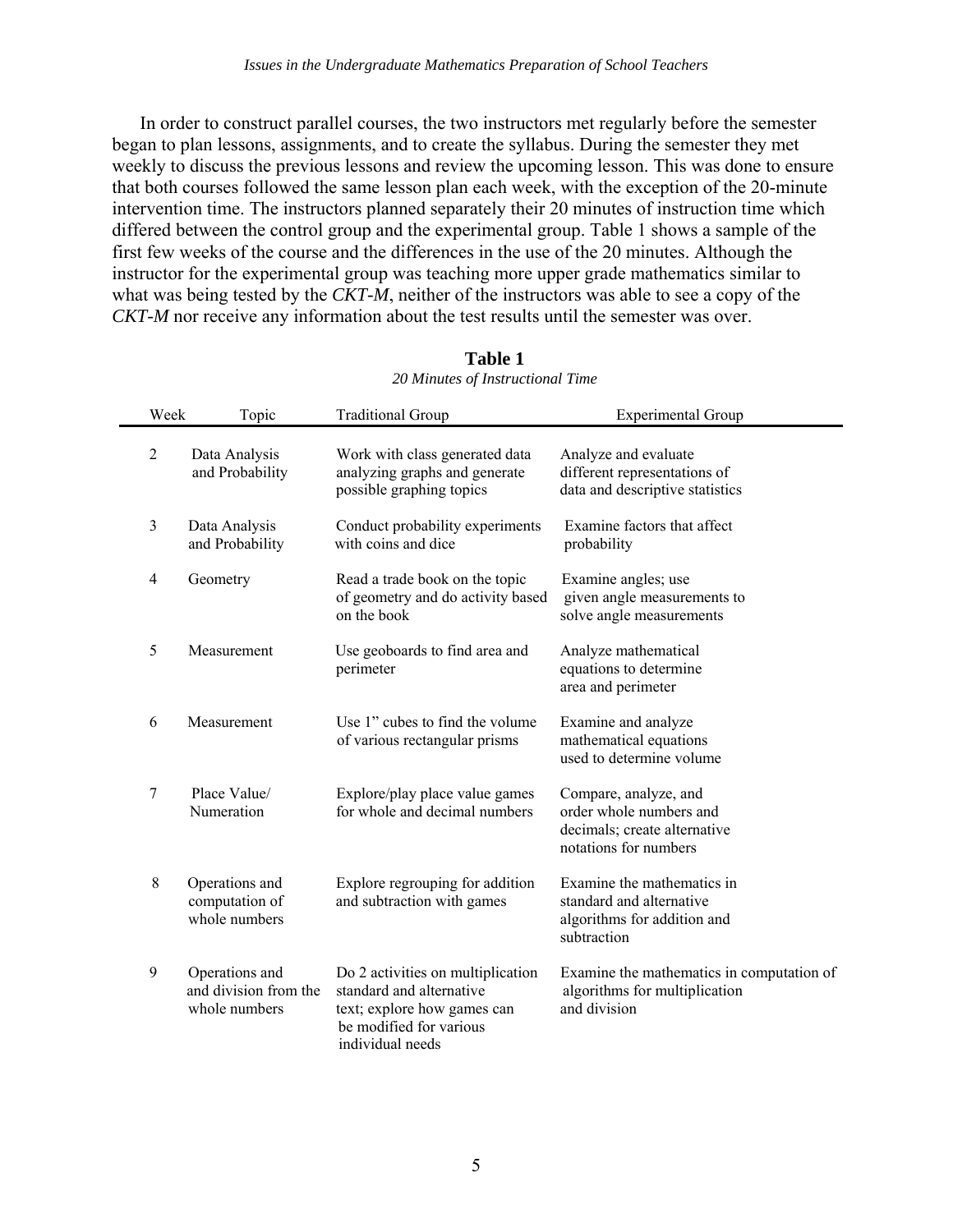The mathematics methods course typically taught at this university focused on teaching experiences related to children's developmental learning of elementary mathematics following guidelines of the National Council of Teachers of Mathematics (NCTM) publication *Principals and Standards for School Mathematics* (*PSSM)*. There was a strong emphasis on teaching strategies, real life applications, technology, manipulatives (NCTM, 2000) and other resources useful in learning how to teach mathematics in grades K-6. The majority of the course was taught through hands-on learning and discussions. The participants were introduced to a variety of mathematical materials and instructional tools to effectively instruct elementary students. The methods course also focused on educating pre-service teachers in the developmental process of conceptual understanding of various mathematical concepts. In addition to the coursework and as part of their practicum, the pre-service teachers spent 180 hours in an elementary classroom where they taught at least five mathematics lessons during the fieldwork, including one 3-day mathematics unit.

#### *Intervention*

Because upper grade mathematics content appears to be an area of concern for elementary teachers, 20 minutes of the experimental group's time was devoted to covering fifth-grade and sixth-grade mathematical content on the specific content area focus for that mathematics methods session, while the control group continued with expanding some of the pedagogical activities common to both sections.

The content topics for the experimental group's intervention were determined by researching the lessons in fifth-grade and sixth-grade textbooks of the commercially produced basal series adopted by the schools in the area of the study and the most widely used elementary standardsbased textbook in the nation (Weiss, Banilower, McMahon, & Smith, 2001*).* To see how closely the two textbooks aligned with the methods course, in terms of percentage of time devoted to each separate area of mathematics, an analysis of the content was done. Table 2 illustrates the percentage of mathematical content from each area in Grades 5 and 6 for both textbooks. The percentages were calculated by combining the amount of time the fifth-grade and sixth-grade lessons spent on each topic. In addition, the percentage of time spent on each area was calculated for the methods course. There were some minor adjustments made in both sections of the course to align them more closely with the percentage of time spent in each area of mathematics in Grades 5 and 6.

In addition to the two textbook series, the *Alabama Course of Study: Mathematics (ACOSM)*, and the *PSSM* were used as guidelines for the course content. The *ACOSM* was used as a guide since teachers in Alabama must adhere to the objectives in that document. It "provides the framework for the K-12 mathematics program in Alabama's public schools" (Alabama Department of Education, 2003, p. iv). In addition the authors of ACOSM used the *PSSM* extensively while writing their document.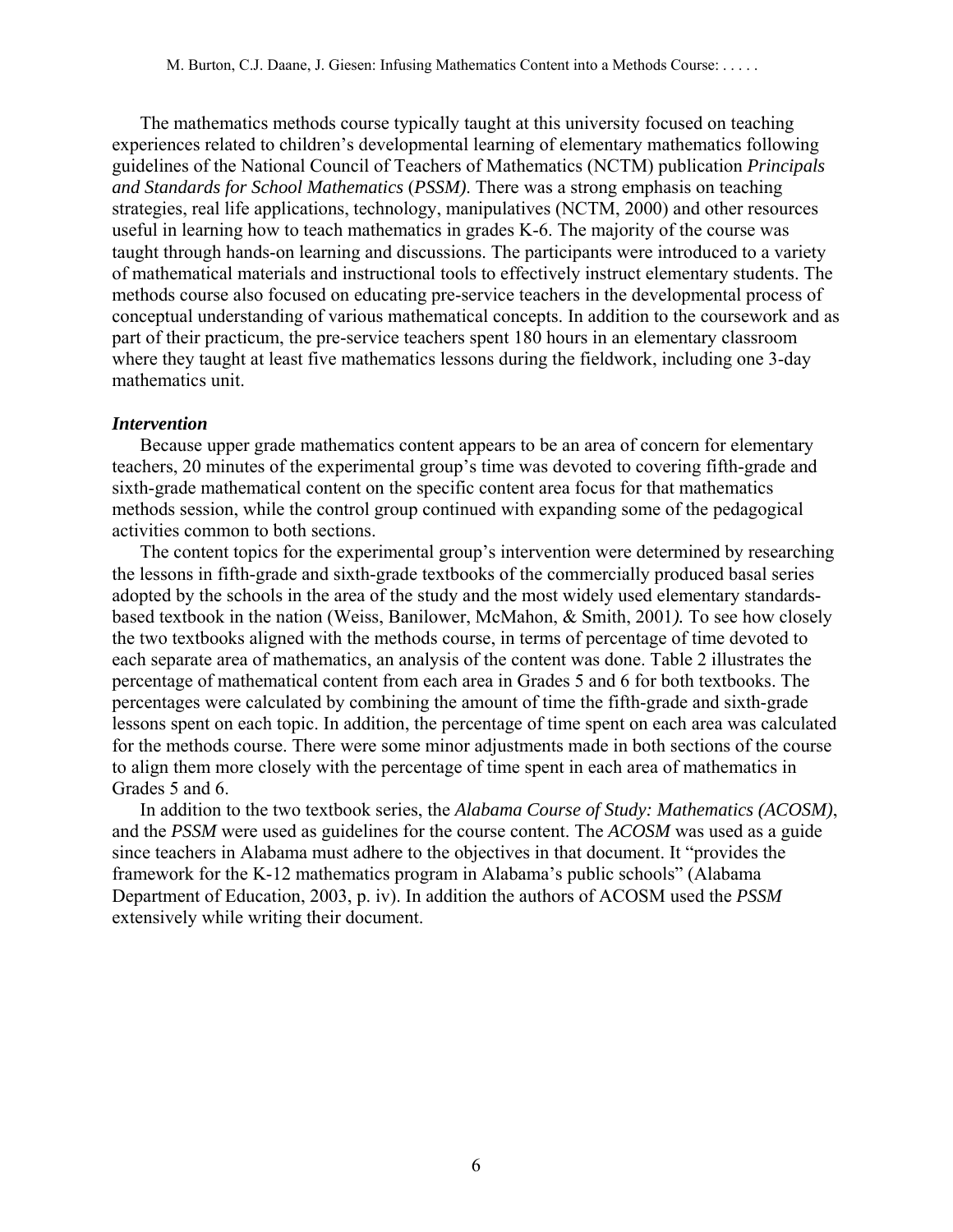**Table 2** 

|                                          | $1$ avit $\mu$<br>Percentage of Lessons Devoted to Specific Mathematical Topics |                         |                       |  |
|------------------------------------------|---------------------------------------------------------------------------------|-------------------------|-----------------------|--|
| Topic                                    | <b>Everyday Mathematics</b>                                                     | <b>Houghton Mifflin</b> | <b>Methods Course</b> |  |
| Data Analysis<br>& Probability           | 19%                                                                             | 11%                     | 19%                   |  |
| Numbers $\&$<br>Place Value              | 10%                                                                             | 9%                      | 9%                    |  |
| Operations $\&$<br>Computation           | 11%                                                                             | 18%                     | 16%                   |  |
| Algebraic<br>Equations                   | 12%                                                                             | 6%                      | 8%                    |  |
| Fractions.<br>decimals, $\&$<br>percents | 17%                                                                             | 17%                     | 16%                   |  |
| Ratios &<br>Proportions                  | 7%                                                                              | 9%                      | 8%                    |  |
| Geometry                                 | 10%                                                                             | 8%                      | 8%                    |  |
| Measurement                              | 14%                                                                             | 22%                     | 16%                   |  |

The 20 minutes of mathematical content in the experimental group was scheduled at the most appropriate time during each lesson. A timer was used to make sure the intervention did not last over 20 minutes. The intervention involved analyzing problems, explaining connections and reasons behind formulas and algorithms, and evaluating mathematical information. Figure 2 shows an example of one 20-minute intervention.

### **Figure 2**

#### *Sample Intervention Plan*

Display Data Transparencies- Have students identify types of graphs taken from the *Everyday Mathematics-Sixth Grade Edition* as they are displayed. Bar Graph- Why are there two colors of bars for each label? What does it mean when a bar does not land exactly on a line? Did the areas listed on the map have more or less total snowfalls in 1996 than is average? Could you find the exact mean or median using this graph? Why or why not? Why would you choose to use a bar graph? Line Graph- What kind of graph is this? What do you notice about this graph? What is happening? What would you do to find the mean, mode, and median on this graph? Are two of these measures the same? Does this data set have a mode? What types of information do line graphs usually display? Line Plots- What is this graph called? How is this data set display different from the previous one? What is the range? Maximum? Minimum? What effect do 0 and 35 have on this data? When would one use this type of graph? Stem and Leaf Plot- What type of graph is this? What do the numbers under the leaves column mean? What is the minimum on this graph? What does the minimum do to the reporting of the mean? Median? Mode? Range? When would this type of graph be effective? Why?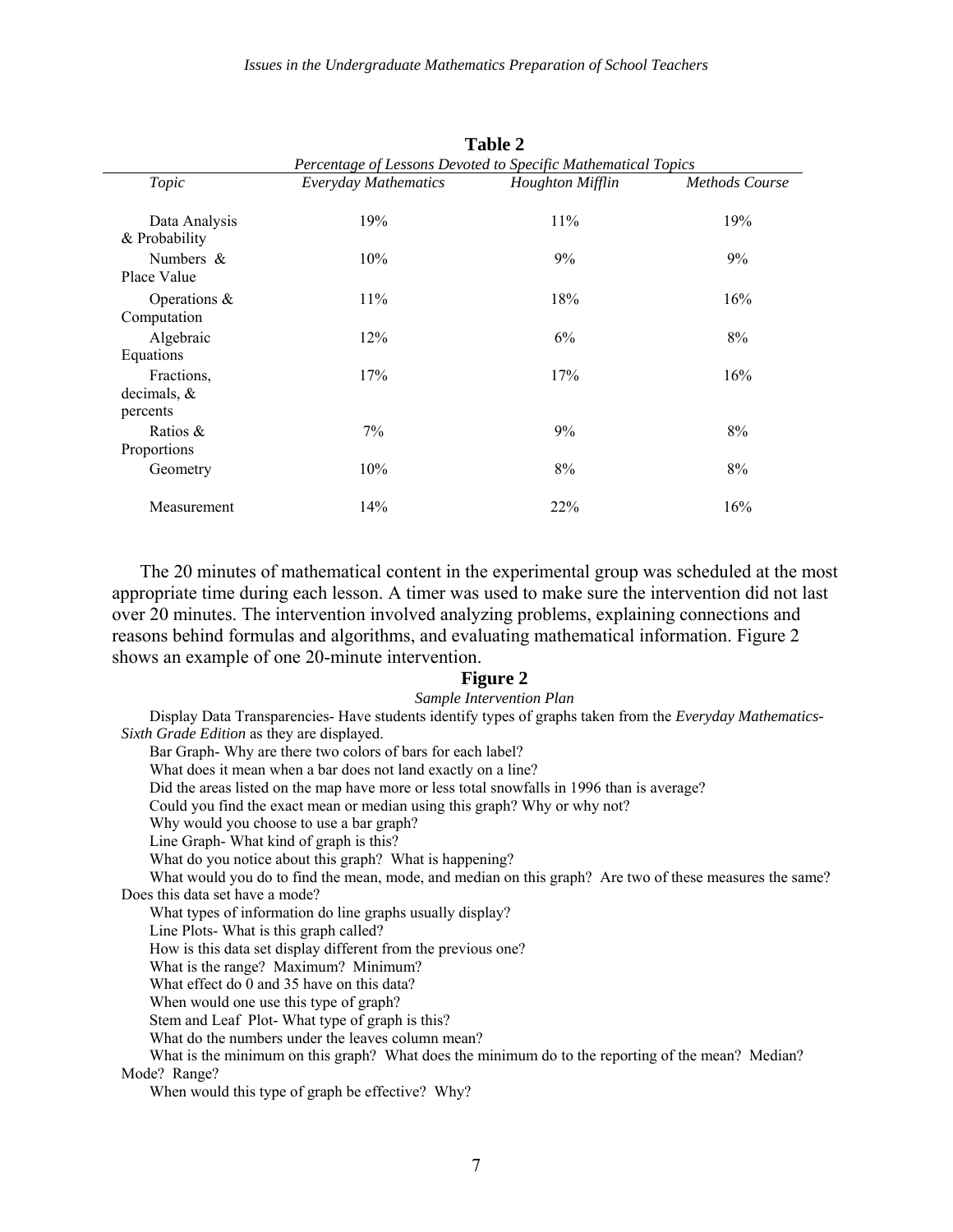Topics for the intervention were based upon the topic for each session of the mathematics methods course. Topics covered included all the NCTM prescribed content strands, including data analysis and measurement, rather than just the three strands of operations and number, geometry, and algebra used in the *CKT-M*.

### **Results**

The *CKT-M* was administered two times (pretest and posttest) in alternate forms. Using a conversion table derived from common person and common item equating, provided at the training for implementing the test, the raw number correct was converted into a scaled score based upon an item response theory analysis, the highest possible score being 6.35 and the lowest possible score being -7.10. The control group scored slightly higher than the experimental group on the pretest and lower on the posttest. Pretest scores scaled scores for the control group ranged from -4.21 to 1.77 with a mean score of -1.14, with higher scores correlating to higher mathematical content knowledge for teaching. The range for the control group's posttest scores was -4.29 to 6.93 with a mean score of -1.58. Also, the posttest scores for the control group had a range of 11.22, which was the largest range analyzed on this instrument. Pretest scaled scores for the experimental group ranged from -3.91 to 2.64 with a mean score of -1.30. The experimental group had posttest scores ranging from -2.77 to 2.90. The range for this group was 5.67 and the mean was -.36. Group means and standard deviations for each time level are given in Table 3.

|              | Table 3                                          |               |  |  |
|--------------|--------------------------------------------------|---------------|--|--|
|              | <b>CKT-M</b> Group Means and Standard Deviations |               |  |  |
| Group        | Pretest Mean                                     | Posttest Mean |  |  |
| Experimental | $-1.30$                                          | $-.36$        |  |  |
| $n = 20$     | (1.74)                                           | (1.42)        |  |  |
| Control      | $-1.14$                                          | $-1.58$       |  |  |
| $n = 24$     | (1.51)                                           | (2.19)        |  |  |
|              |                                                  |               |  |  |

Note: ( ) represents standard deviations

Using SPSS, a 2 x 2 mixed ANOVA design was used to analyze the data. An alpha level of .05 was used for all statistical tests. The between-subjects variable, Group, had two levels (experimental and control) and the within-subjects variable, Time, had two repeated levels (pretest and post-test).

Tests for normality and homogeneity of variance were performed and the results indicated that these assumptions were met. The sphericity and compound symmetry assumptions do not apply when there are only two levels for the within subject factor and therefore were not tested. The between-subjects effect for the Group variable failed to reveal a statistically significant difference,  $F(1, 41) = 1.22$ ,  $p = .28$ ,  $\eta_p^2 = .03$ . This means that average scores on the *CKT-M* did not vary between the experimental and the control groups. The effect size was very small (partial  $\eta^2$  = .03), which means the Group variable by itself accounted for only 3% of the overall (effect  $+$  error) variance. The Time x Group interaction effect was statistically significant,  $F(1, 42) =$ 9.42,  $p < 01$ ,  $\eta_p^2 = 0.18$ . In other words, changes in *CKT-M* mean scores from pre-test to post-test depend on the group to which a student belongs. The medium effect size (partial  $\eta^2 = .18$ ) means the interaction between Time and Group accounted for 18% of the total variability in CKT-M scores. The profile plot for Time by Group interaction is displayed in Figure 3.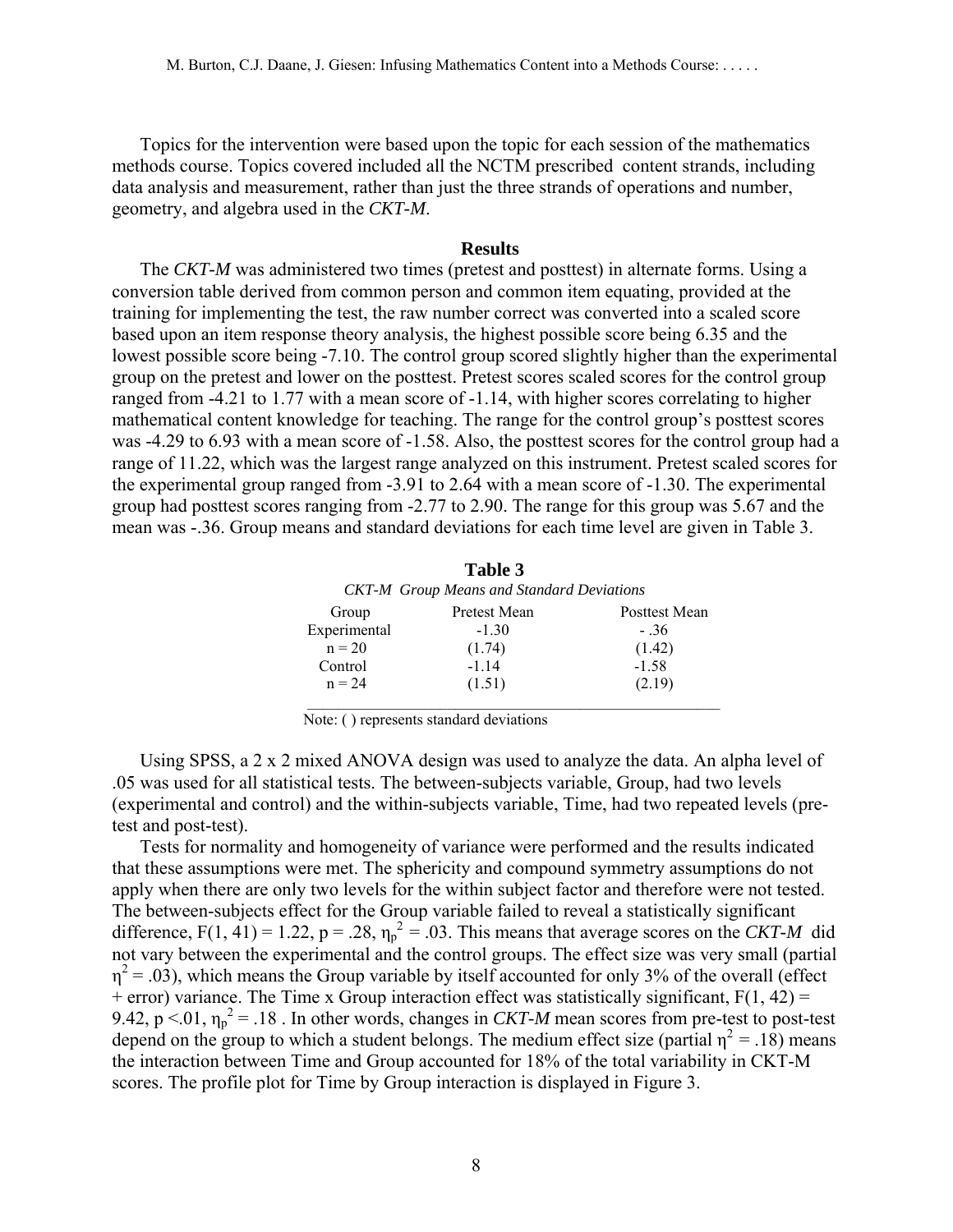



#### **Estimated Marginal Means of Content Knowledge**

Post-hoc comparisons were used to examine the adjusted means to determine the nature of the interaction effect. Familywise error rate was controlled across these tests using Holm's sequential Bonferroni approach. Group 1 (the experimental group) experienced a statistically significant increase in their mathematical content knowledge for teaching test scores from pretest to post-test ( $p = 0.007$ ) indicating that with intervention, students had positive gains. Group 2 (control group) did not experience a statistically significant change in their mean test scores from pre-test to post-test ( $p = .157$ ) indicating that without the intervention, students had no gains in test scores. At Time 1 (the pretest), there were no statistically significant differences in CKT-M scores between the experimental and control groups ( $p = .775$ ). However, at Time 2 (the posttest) students who were in the experimental group scored statistically significantly higher ( $p = .038$ ), than those students who were in the control group.

These analyses revealed that there was a statistically significant difference in mathematical content knowledge for teaching as measured by the *Content Knowledge for Teaching Mathematics Measure (CKT-M)* between elementary pre-service teachers who were in the experimental mathematics methods course with an intervention and elementary pre-service teachers who were in the traditional mathematics methods course.

#### **Discussion**

The pre-service teachers in the experimental group, with 20 minutes of  $5<sup>th</sup>$  and  $6<sup>th</sup>$  grade mathematics content emphasis, demonstrated greater improvement in content knowledge for teaching mathematics, than did the control group. The findings add to the conclusions drawn by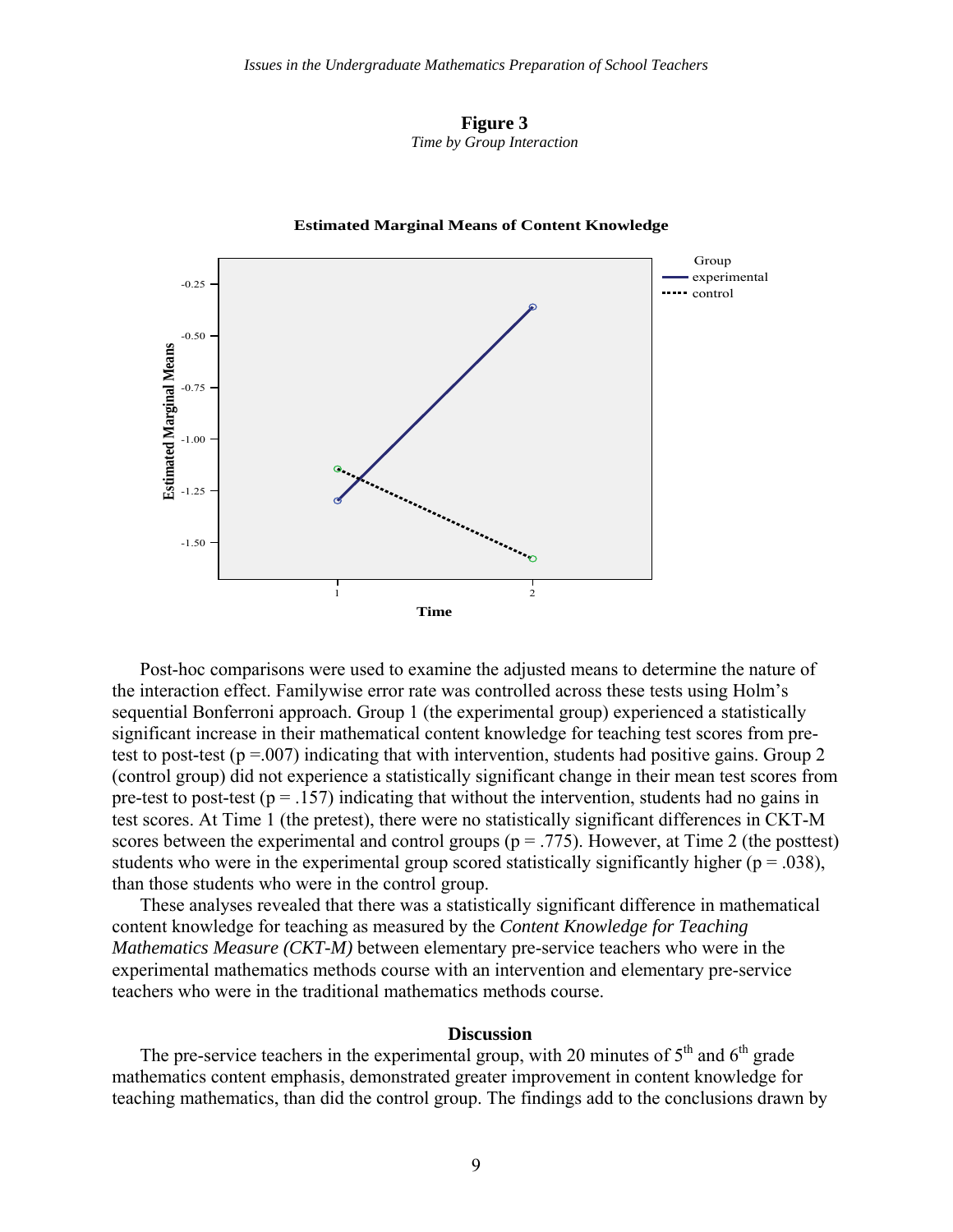Galuzzo, Leali, and Loomis (2000) and Sowder and Schapelle (1995) that exploration into fifthgrade and sixth-grade content and various strategies for understanding this content are important components of content knowledge for teaching mathematics. Ball et al. (2005) stressed the importance of allowing pre-service teachers opportunities to review basic mathematical concepts, discuss other ways to solve problems, and explore using various representations in order to support their content knowledge for teaching mathematics. In the present study, preservice teachers explored this content during the experimental mathematics methods course. The analysis suggests this 20-minute intervention was an effective way to increase content knowledge for teaching mathematics for the elementary pre-service teachers in this study.

The finding from this study also is consistent with the research of Wilcox, Schram, Lappan, and Lanier (1991), who determined that having pre-service teachers explore the mathematical content, methods, and fieldwork simultaneously, improved content knowledge. In addition, this study extends research by Hill and Ball (2004) by suggesting that pre-service teachers with instruction focusing on mathematical content demonstrate the greatest growth in content knowledge for teaching mathematics.

This study adds to the existing body of knowledge concerning the preparation of elementary pre-service teachers. This research, along with the above mentioned studies imply that preservice teachers need to have more experiences exploring mathematical content for upper elementary grades. A 20-minute fifth-grade and sixth-grade mathematical content intervention during a mathematics methods course may possibly make a difference in the mathematical content knowledge for teaching. However, methods course instructors would have to be willing to incorporate the content into their courses which would undoubtedly take additional preparation time.

Due to the quasi-experimental nature of this study and the small sample, it is only grounds for theory building and connecting to existing research. However, further studies of integrating fifth-grade and sixth-grade content into elementary mathematics methods courses should be carried out with a larger sample size, various instructors, and multiple semesters of pre-service teachers to validate these results. Longitudinal studies that examine the duration of the effects of this type of intervention by administering the *CKT-M* to the same participants each year into their first few years of teaching might help to determine if the effects are short term or sustainable.

# **References**

Alabama Department of Education (2003). *Alabama Course of Study: Mathematics.*  Montgomery, AL: Author.

Ball, D. L. (1991). Teaching mathematics for understanding: What do teachers need to know about subject matter? In M. Kennedy (Ed.), *Teaching academic subjects to diverse learners* (pp. 63-83). New York: Teachers College Press.

Ball, D. L. (2000). Building practices: Intertwining content and pedagogy in teaching and learning to teach. *Journal of Teacher Education*, *51*, 241-247.

Ball, D. L., Hill, H. C., & Bass, H. (2005). Knowing mathematics for teaching: Who knows mathematics well enough to teach third grade, and how can we decide. Retrieved January 15, 2007 from *American Educator*: http://www.aft.org/pubsreports/american\_educator/issues/fall2005/index.htm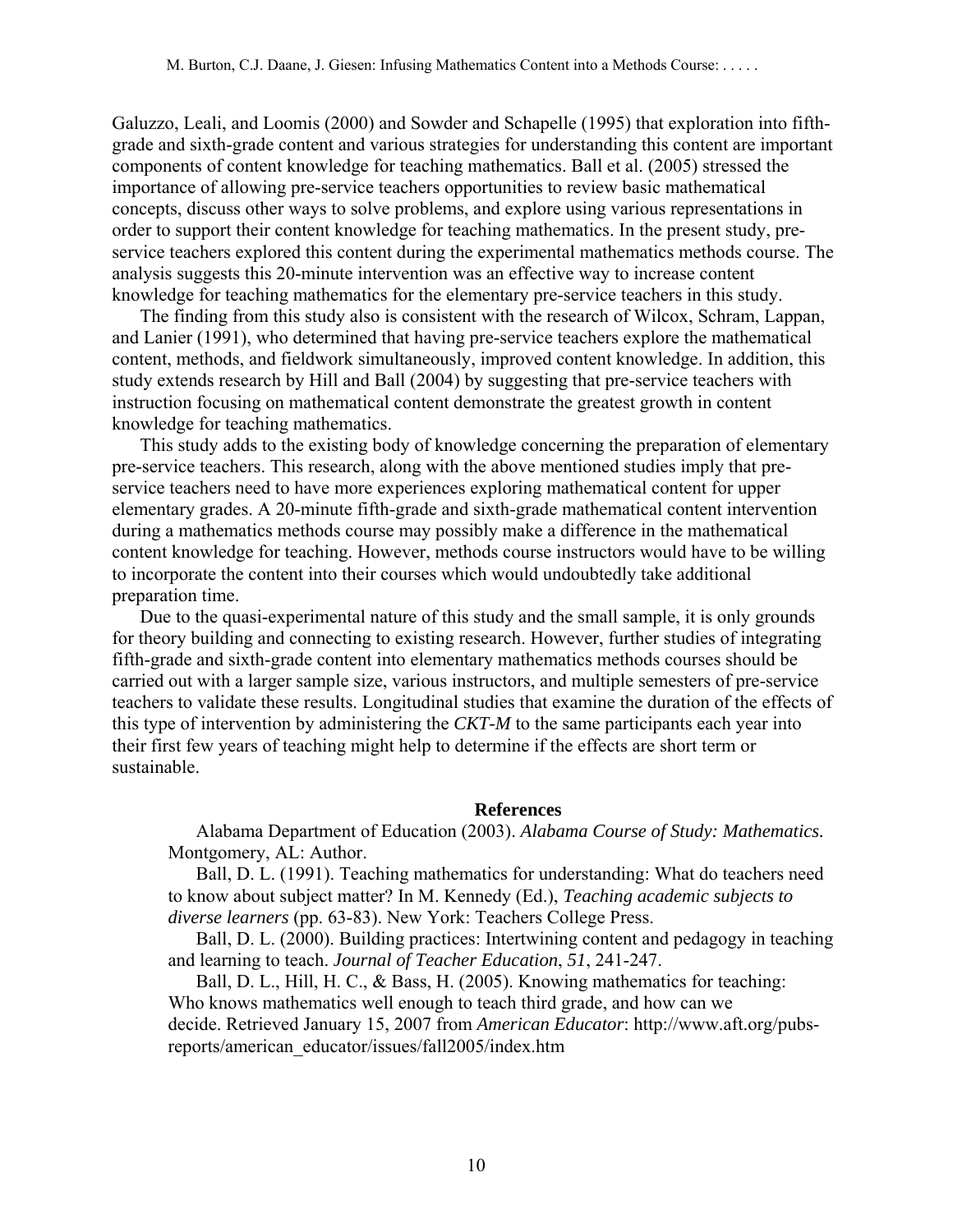Beckman, C. E., Wells, P. J., Gabrosek, J., Billings, E. M., Aboufadel, E. F., Curtiss, P., et al. (2004). Enhancing the mathematical understanding of prospective teachers: Using standards-based grades K-12 activities. In R. N. Rubenstein & G. W. Bright (Eds.), *Perspectives on teaching mathematics: Sixty- sixth yearbook* (pp. 151-163). Reston, VA: National Council of Teachers of Mathematics.

Beckmann, S. (2002). Mathematics for elementary teachers: Making sense by "explaining why". In Wiley and Sons (Eds.), *Proceedings of the Second International Conference on the Teaching of Mathematics at the Undergraduate Level*. Hoboken, NJ: Wiley & Sons, Inc.

Brown, A. & Borko, H. (1992). Becoming a mathematics teacher. In D. Grouws (Ed.), *Handbook of research of mathematics teaching and learning* (pp. 209-239)*.* New York: MacMillan.

Clarke, B., & Clarke, D. (2004). Mathematical teaching in grades K-2: Painting a picture of challenging, supportive, and effective classrooms. In R. N. Rubenstein & G.W. Bright (Eds.) *Perspectives on teaching mathematics: Sixty-sixth yearbook* (pp. 67-81). Reston, VA: National Council of Teachers of Mathematics.

Galuzzo, G. R., Leali, S. A., & Loomis, D. (2000, April). *Do we have to give standardized tests of teacher content knowledge?* Paper presented at the annual meeting of the National Council of States, Miami, FL.

Grouws, D. A., & Schultz, K. A. (1996). Mathematics teacher education. In J. Sikula, T.

J. Buttery, & E. Guyton (Eds.), *Handbook of research on teacher education* (pp. 442- 458). New York: Simon & Schuster Macmillan.

Hill, H., & Ball, D. L. (2004). Learning mathematics for teaching: Results from California's Mathematics Professional Development Institutes. *Journal for Research in Mathematics Education, 35,* 330- 351.

Hill, H., Rowan, B., & Ball, D. L. (2005). Effects of teachers' mathematical knowledge for teaching on student achievement. *American Education Research Journal, 42*(2), 371-406.

Hill, H., Schilling, S. G., & Ball, D. L. (2004). Developing measures of teachers' mathematics knowledge for teaching. *The Elementary School Journal, 105,* 11-30.

Ma, L. (1999). *Knowing and teaching elementary mathematics: Teachers' understanding of fundamental mathematics in China and the United States.* Mahwah, NJ: Lawrence Erlbaum Associates.

National Council of Teachers of Mathematics. (2000). *Principles and standards for school mathematics*. Reston, VA: Author

Philipp, R. A., Armstrong, B. E., & Bezuk, N. S. (1993). A pre-service teacher learning to teach mathematics in a cognitively guided manner. In J. Becker & B. Pence (Eds.), *Proceedings of the fifteenth annual meeting of the PME-NA* (Vol. 2, pp. 159-165). Pacific Grove, CA: San Jose State University.

Sowder, J. T., & Schappelle, B. P. (Eds.). (1995). *Providing a foundation for teaching mathematics in the middle grades.* Albany: State University of New York Press.

Weiss, I. R., Banilower, E. R., McMahon, K. C., & Smith, P. S. (2001). *Report of the 2000 National Survey of Science and Mathematics Education*. Washington, DC.